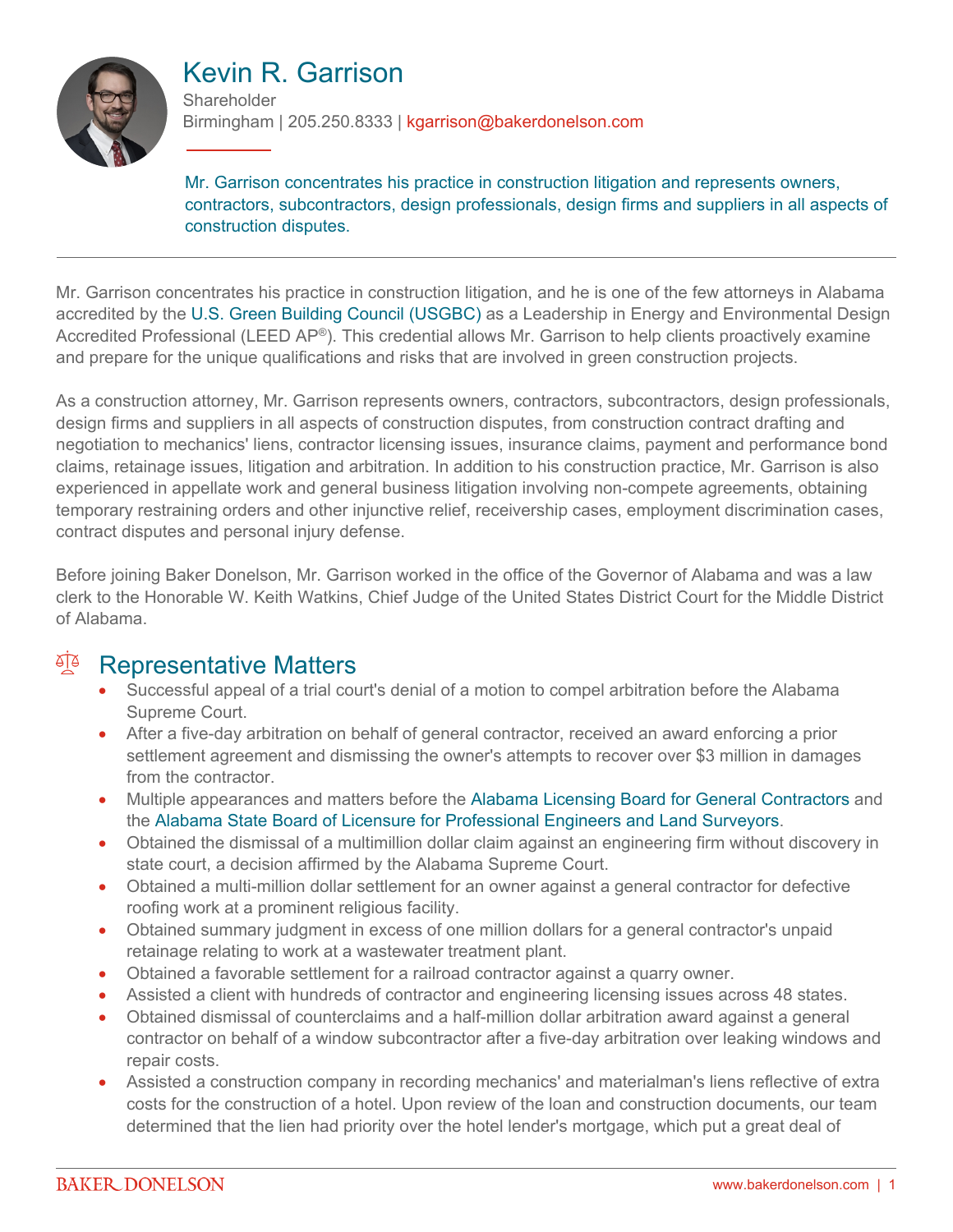pressure on the owner and lender to resolve the lien. Without having to engage in any discovery or additional litigation, we obtained full payment for the client in exchange for a release of lien and dismissal of the lawsuit.

- In arbitration, represented members of a real estate development entity seeking contributions from minority partners for expenses incurred in a failed development project.
- Won \$3.2 million in damages on behalf of a subcontractor in a lawsuit filed against the prime contractor arising from the construction of an interstate exchange. The court denied all the prime contractor's counterclaims, which totaled over \$2 million.

## $\mathbb{X}$  Professional Honors & Activities

- Listed as a top lawyer in Alabama by *Chambers USA: America's Leading Business Lawyers* in Construction (2018 – 2022)
- Listed in *The Best Lawyers in America*® in Construction Litigation (2021, 2022)
- Listed in *Mid-South Super Lawyers* as a Rising Star in Construction Litigation (2013 2017)
- Named to AGC Alabama's inaugural "Top 40 Under 40" Class of 2018
- Named as one of *Birmingham Business Journal*'s ["Top 40 Under 40"](https://www.bizjournals.com/birmingham/news/2019/02/06/meet-the-bbjs-2019-top-40-under-40.html) (2019)
- Named as one of Birmingham's "Rising Stars/Attorneys of Note" by *B-Metro* magazine (2014)
- Named by *Birmingham* magazine as one of "Birmingham's Top Attorneys" in Construction (2014)
- Member Leadership UAB Class of 2012
- Former and Founding Board Member Financial Education Outreach
- Chair Alabama State Bar, Construction Industry Section (2021, 2022)
- Vice-Chair Alabama State Bar, Construction Industry Section (2020)
- Secretary-Treasurer Alabama State Bar, Construction Industry Section (2019)
- Member Birmingham Bar Association's 2010 Future Leaders Forum
- Past Vice Chair Birmingham Branch of U.S. Green Building Council's Alabama Chapter
- Recipient Baker Donelson's Birmingham Office Pro Bono Award (2010 and 2011)
- Finalist 2009 *Birmingham Business Journal* Green Advocate of the Year
- Former and Founding Member Birmingham Civil Rights Institute REACH
- Past President Rotaract Club of Birmingham Foundation
- Past Executive Committee Member Public Affairs Research Council of Alabama (PARCA) Roundtable
- Board Member ACE Mentor Program of Alabama
- Board Member – [Sidewalk Film Center and Cinema, Inc.](http://arc-sos.state.al.us/cgi/corpdetail.mbr/detail?corp=551011&page=name&file=&type=ALL&status=ALL&place=ALL&city=)
- Selected to "Future Leaders in Construction" by [Associated Builders & Contractors of Alabama](http://www.abc-alabama.org/) (2014)
- Vice President Alabama AGC, Birmingham Associate Board
- Executive Committee Alabama AGC, Young Constructor's Forum
- Member Public Interest Advisory Board, University of Alabama School of Law
- Member University of Alabama Division of Community Affairs Board of Advisors (2018 Present)

#### $\Box$  Publications

- "Alabama Design Professionals: New Law Could Affect Your Contract Provisions for Liability" (August 2021)
- "Alabama Supreme Court Clarifies Construction Lien Priority," *Baker Bricks* (September 2019)
- "Alabama Home Builders Now Required to Disclose Insurance Status," *Baker Bricks* (September 2018)
- Co-Editor "50-State Survey of Licensed Design Professional's Stamping and Sealing Obligations," ABA Forum on Construction Law, First Edition (April 2018)